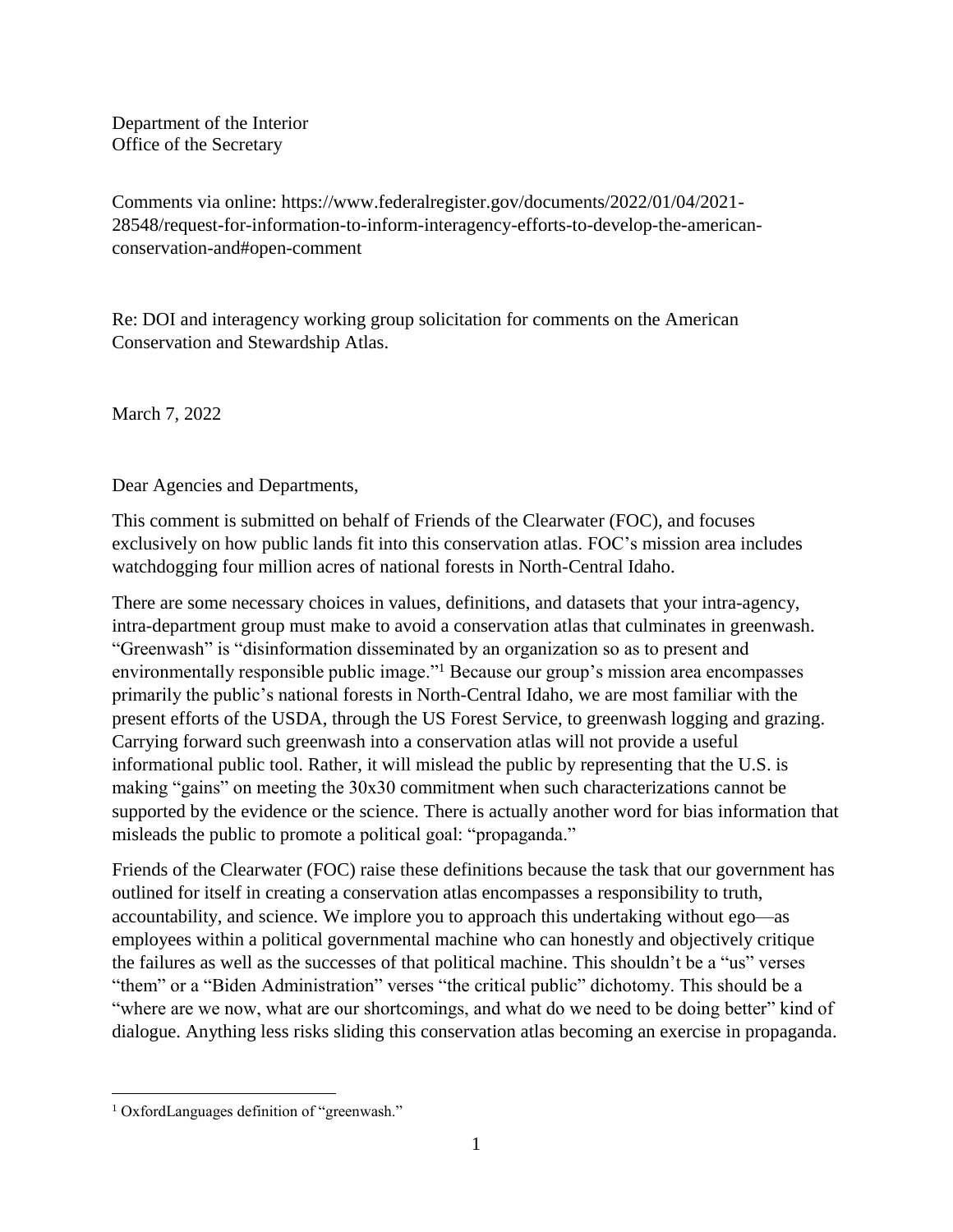FOC would also point out that we've repeatedly raised some of these points in various invitations for comment on climate strategies for the very governmental entities now involved in creating this map. For example, in April 29, 2021, with over a dozen groups, FOC submitted a comment to the US Department of Agriculture (USDA) on climate strategy. In that comment, we asked for the USDA to let the science drive the policy. We discussed the importance of protecting national forests, and mailed the USDA a CD with over 50 peer-reviewed articles. We were disappointed that the USDA largely ignored our comments when discussing its climate strategy. Frankly, we were a little shocked that the USDA discussed "prescribed grazing" as a climate strategy. Ecosystems reap benefits when grazing stops. "Prescribing" grazing is like a doctor "prescribing" sugar in a diet to someone interested in weight loss.

Then the Council for Environmental Quality (CEQ) asked for feedback on the USDA's climateaction plan. Here, too, FOC and fellow conservation groups submitted feedback on the USDA's lacking climate-action plan and requested CEQ to reject it in a comment dated November 19, 2021. We've attached both of these comments because they are very relevant to establishing a standard for this conservation atlas—a standard that counts conservation of forests and meadows on our public lands when they are protected from logging and grazing.

Below is Friends of the Clearwater's comment on the Department of the Interior's (DOI's) request for information. DOI's request is reprinted verbatim in purple. FOC's response is in black. We note that the DOI has restricted how the public may participate in this process. The Department has only allowed online submissions and has imposed a limit on the number and size of attachments. Instead of burning all materials that could be easily copied to a disk or memory stick, the method of participation narrows the information we can provide. For example, there are data sets that are too big for the attachment-size parameters and it would be too timeintensive to attach articles one-by-one in more than a couple of submissions. As discussed above, the USDA already has some of this science from previous comments on climate strategy. The US Forest Service at the level of the Northern Region and the Nez Perce, Clearwater, and Idaho Panhandle National Forests have this science from us as well. Because you have limited how the public conveys information to you, we presume you intend to achieve the balance by tracking down citations and using links to download data sources that the public could not provide and that your agencies don't already have.

## **•** *Science and Data.* **What data sources, standards, and technical approaches should be applied to data included in the Atlas to ensure that it is an authoritative and useful tool for the public?**

Data sources and standards to include and overlay to ensure this is a useful tool for the public:

1. **Tightly and substantively define "conservation" and "restoration," and explicitly disclose for the public what those terms do and do not include.** This intra-agency working group needs these parameters for any technical approach to mapping in an informative way, especially when agencies like the US Forest Service (under the USDA) uses "restoration" very loosely. For example, the Forest Service's titled "Hungry Ridge Restoration Project" is primarily a logging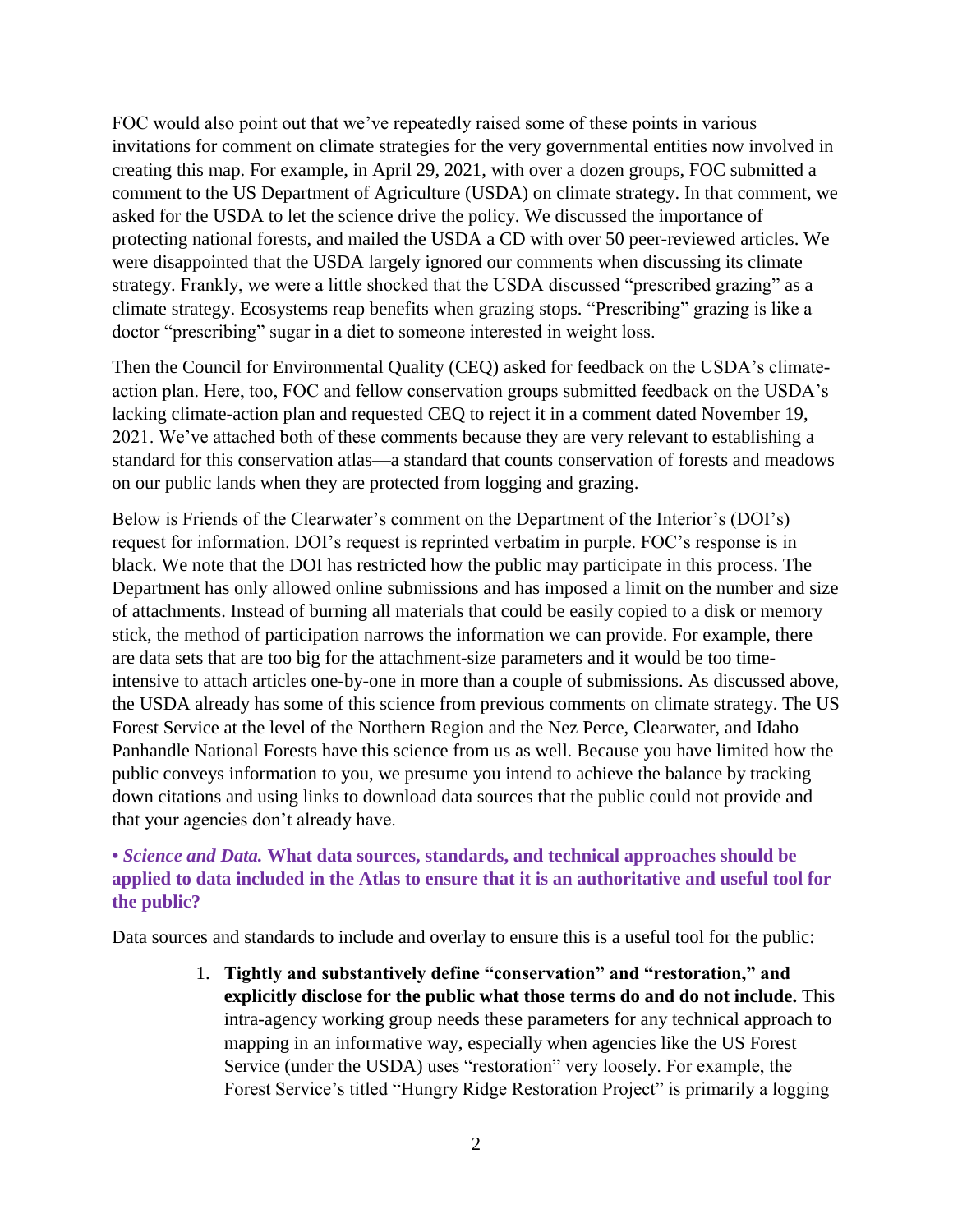project, authorizing 23 miles for land-disturbing temporary roads and allowing 7,144 acres of logging, among other activities. In this "restoration" project, the Forest Service authorized over 5,000 acres of regeneration logging, which include clearcuts and similarly intensive seed-tree and shelterwood cuts. The Forest Service authorized this logging in areas it concluded had old growth, and in other areas where it simply didn't know. The negative logging impacts dwarf any activity that could actually be restoration. **To sum, a Forest Service "restoration" project authorized over 5,000 acres of clearcuts.** If this group does not define restoration, the Forest Service could present this area as "restored," and this atlas might map it as a "restored" area even though a clearcut on our national forest looks like the picture our staff took of one below.



Hopefully we can all agree that clearcuts and regeneration logging is not "restoration." Thinning is not, either, since it is antithetical to the concept of old growth. *See* Juel 2021 old-growth report cited and linked below. Yet, the Forest Service has carried forward this greenwashed definition of "restoration" to the international stage, claiming that it had restored 42 million acres of national forest land under the Bonn Challenge, which is a global effort to restore 370 million acres of forestland globally by 2030. Selling and cutting trees, and creating a homogenized forest structure by removing most of them, do not allow trees to grow and die in a heterogenous structure, and cycle nutrients back into the ecosystem. For reasons like these, logging does not "restore" any ecosystem function—the best available science suggests it impairs these areas for years.<sup>2</sup>

 $\overline{a}$ 

<sup>2</sup> Please refer to our discussion on this in the FOC et al. 2021 Red Siegel comments, pages 16-18.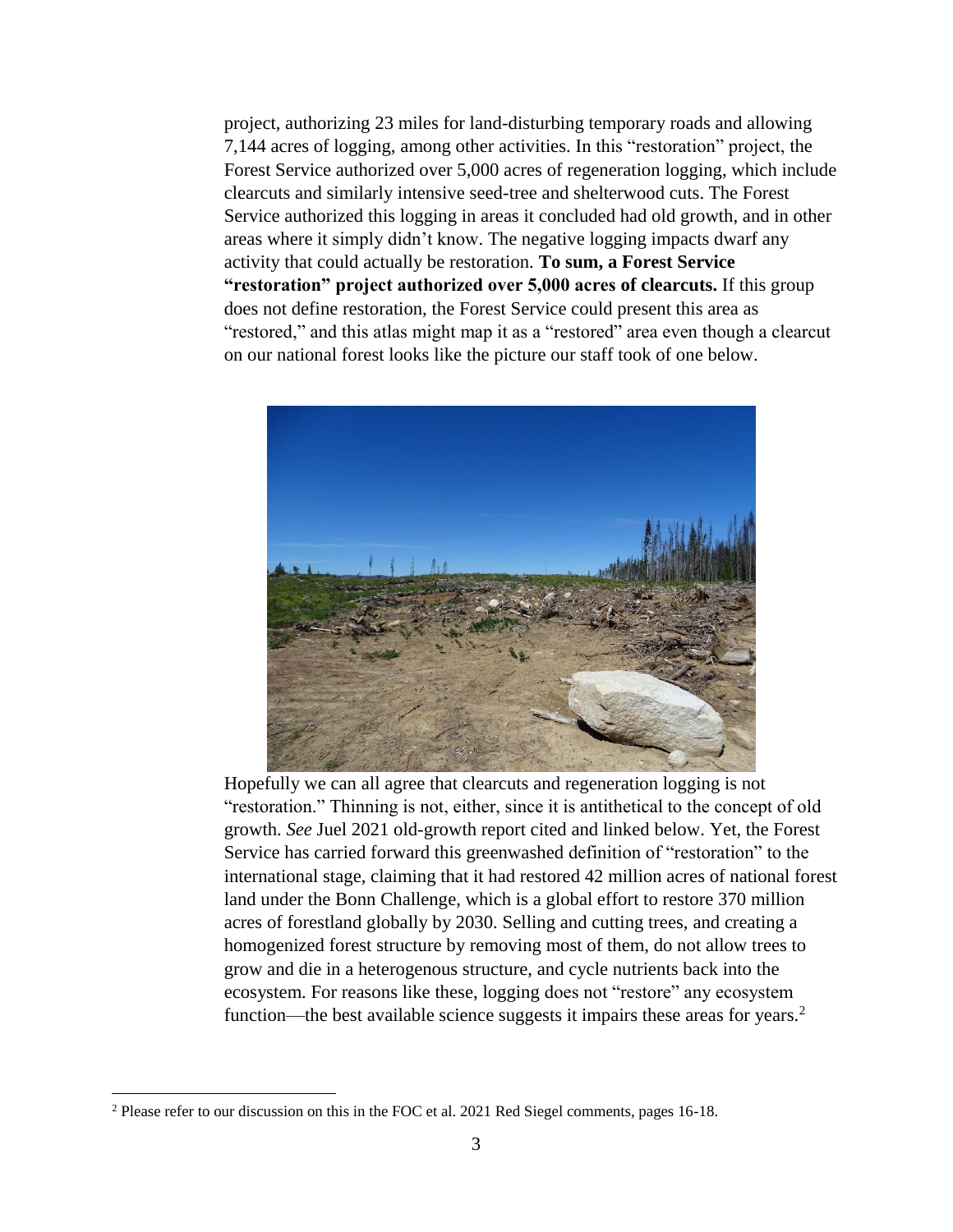We recommend a **definition of "restoration"** that includes removing the humancaused impediments to natural recovery, and an action that brings degraded air, water, and soil back to a condition it exhibited before the ecologically damaging human-footprint. "Restore" is a management-action word and cannot apply to features like mature and old growth forests, which exist because of ecological processes unfolding over the scale of centuries. Because of the very nature of how old growth develops, management actions cannot "restore" old growth. But, reducing the bloated road systems on national forests, however, road systems for which there is not nearly enough money to maintain, would certainly be restoration. You need to define "restoration" explicitly so road decommissioning could be understood as restoration, while US Forest Service activities that, in the agency's parlance, "enhances" or "restores" mature forests and old growth, can never be mistook for restoration.

We recommend a **definition of "conservation"** would include preserving or protecting ecosystems by letting the forces of nature, i.e. natural disturbances, have a dominant role. "Conservation" should include restraint from exploitation, such as resource extraction or recreational activities. For example, while we cannot "restore" old growth, we can certainly conserve it by protecting it from any level of logging and allowing the forces of nature to continue to shape it. Andy Kerr offered a good comment on what "conservation" should mean, as well as a valid critique on how the Biden Administration is greenwashing this term for the American public. We've attached this critique as Kerr 2022\_30x30\_Part 1\_By the Numbers, and Kerr 2022\_30x30\_Part 2\_What conserved needs to mean.

2. **Utilize US Geological Service GAP 1 and 2 areas as a starting place for mapping conserved areas, but refine what counts towards 30x30 depending upon the grazing allowed.** The Gap US Geological Survey map from 2019 [\(https://www.sciencebase.gov/catalog/item/60247511d34eb120311388ff\)](https://www.sciencebase.gov/catalog/item/60247511d34eb120311388ff): A conservation atlas that is useful to the public will identify and map public land that has substantive statutory protection, and delineate other vulnerable areas with conservation potential. Such delineations are important because the public should see what more could be protected. Specifically, GAP areas 1 and 2 have that substantive statutory protection with mandates to maintain biodiversity, restrict land-cover conservation, and protect from exploitative activities such as logging. GAP 1 and 2 areas should be the only ones that count as areas that enjoy conservation. GAP 1 includes wilderness and national parks, and GAP 2 includes wilderness study areas and national monuments. But taking the boundaries of the national park or national monument is not sufficient, for example, because there are visitors centers, campgrounds, parking lots, etc. that are not "conserved." One can't just say the whole park is conserved because there are parts that are really developed, and the government must account for these parts. Additionally, the agencies and departments should temper this data with the fact that grazing is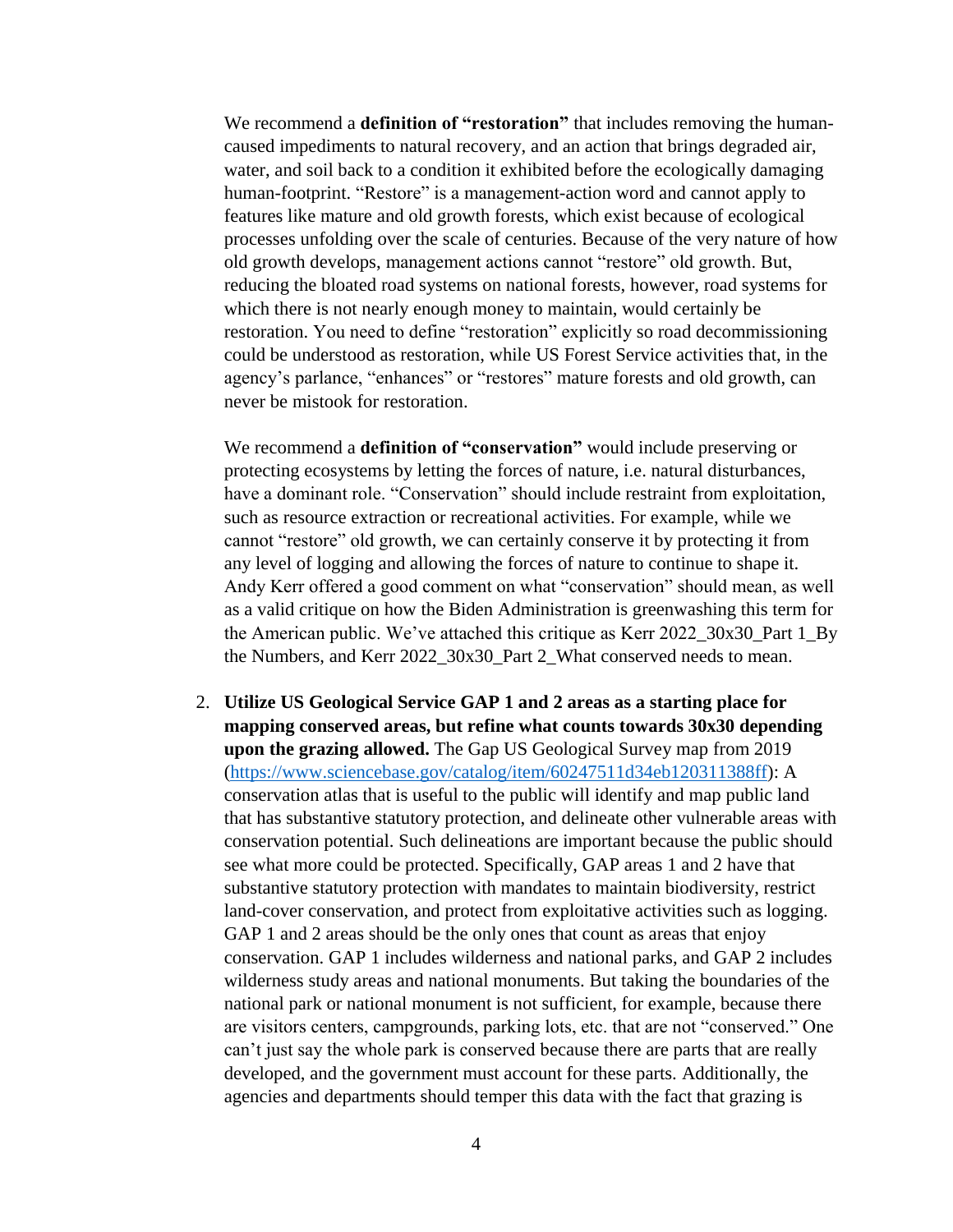allowed in many GAP 1 and 2 areas (next bullet). The conservation atlas should recognize where old growth and roadless areas exist, but until these areas have substantive statutory protection, should denote them as vulnerable to anticonservation actions, such as logging, that would undermine the 30x30 initiative.

- 3. **Grazing is not conservation.** Identifying and mapping grazing allotments on public land and recognizing their anti-conservation features will inform the public as to what the agencies could achieve for 30x30 if grazing were retired on public lands. Grazing creates greenhouse gas emissions and is not compatible with conservation. <sup>3</sup> Grazing allotments are on file with the Bureau of Land Management and the US Forest Service. Because grazing comes with climate costs, grazed areas should not count as conservation unless the agency can show that grazing impacts are minimal (see below for more discussion on this). Use a biological diversity perspective when determining what amounts to a protected area when considering an area that is being grazed.
- 4. **Logging is not conservation.** The US Forest Service has ubiquitously promoted that there is a "fuel build-up" in our forests, and that our forests need to be "restored" to health with thinning and allowing more intensive logging to finance the thinning. FOC has repeatedly given the Forest Service the science demonstrating this narrative is not scientifically supportable nor helpful in the face of climate change. Here FOC included a comment that we submitted to the US Forest Service logging project, called the Red Siegel Project, that encompasses our repeated scientific discussions: stand-replacing fire is a natural ecosystem feature in certain areas; fire suppression has unlikely impacted the historical range of variability of fire; fire severity is not greater where fire has been absent; and climate and weather drive fire severity, but as a secondary factor, past logging can actually exacerbate fire severity from what might have otherwise existed if the area had been protected from logging. In fact, most of the carbon from logged wood is lost fairly immediately into the atmosphere, whereas even during the most severe wildfires, forests keep much of that carbon stored.<sup>4</sup> It doesn't take a math major to understand that if old growth takes 150 years of natural disturbances at play to develop and the Forest Service cuts down that old growth, that it will take 150 years to replace it.
- 5. Because logging is not conservation or restoration, fragmented habitat should be recognized as such on this atlas and should not be counted towards 30x30. The

 $\overline{a}$ 

<sup>3</sup> For a brief scientific discussion on this, please refer to FOC et al.'s USDA climate strategy comments from 4-29- 21.

<sup>4</sup> See Friends of the Clearwater et al.'s April 23, 2021 Red Siegel project-development comments for a more elaborate discussion of these points. Please also see Harmon, M.E., Hanson, C.T., and DellaSala, D.A. 2022 (in press). *Combustion of Aboveground Wood from Live Trees in Megafires, CA, USA*, Forests; Stenzel et al. 2019. *Fixing a snag in carbon emissions estimates from wildfires*. Global Change Biology 25: 3985-3994.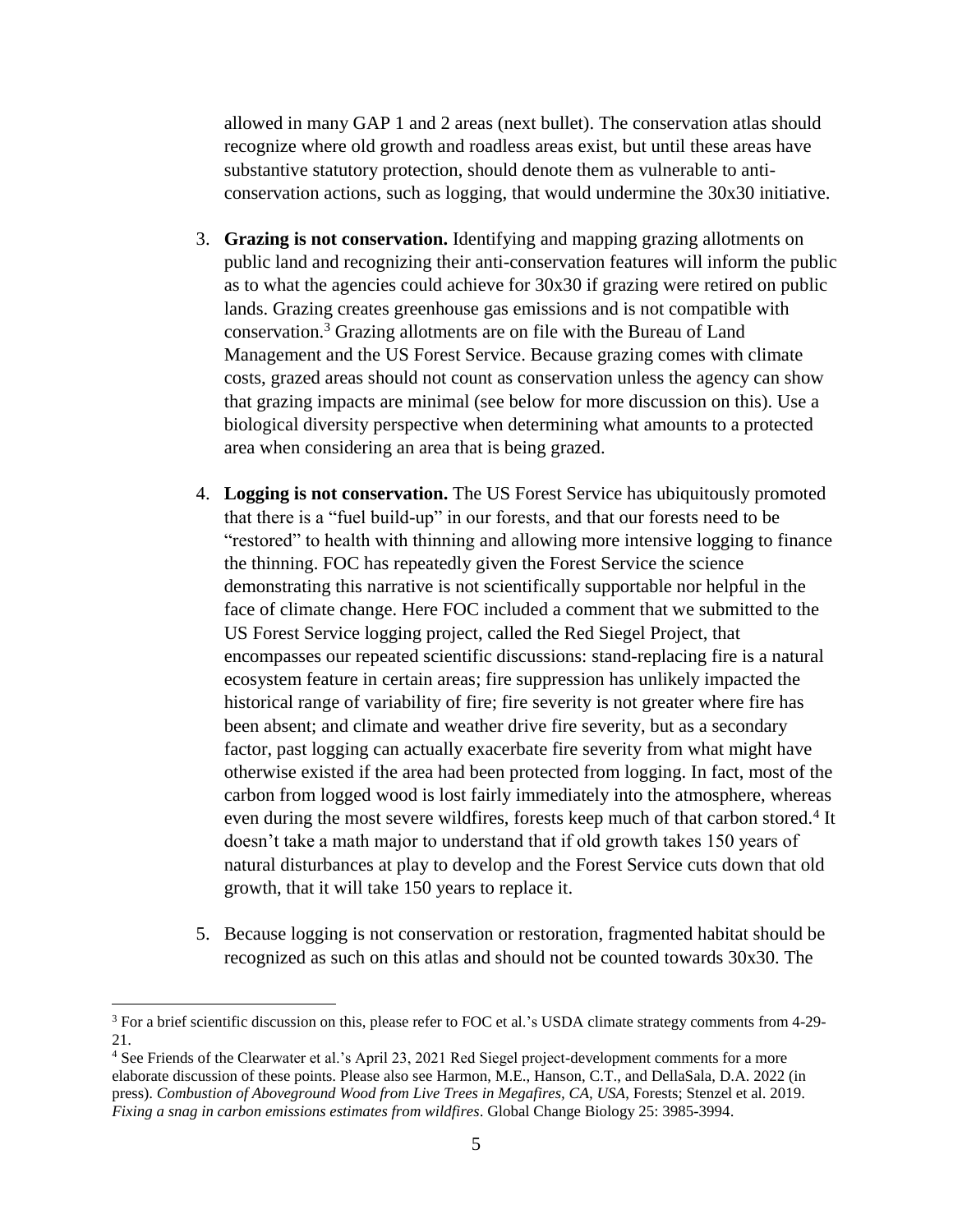## FACTs database by the US Forest Service

[\(https://data.fs.usda.gov/geodata/edw/datasets.php\)](https://data.fs.usda.gov/geodata/edw/datasets.php) will inform this group of the logging on national forests. This conservation atlas needs clearly reflect this is not conservation and that logging is a setback to conservation and biodiversity.

- 6. Regeneration logging that has happened within the past half century should not be considered "restored" or "conserved." US Forest Service records supersized openings that we call "supersized clearcuts." By "clearcuts," we mean the what the Forest Service often calls "regeneration" logging, and includes terms like "clearcut," "shelterwood cut," and "seed tree cut"; it means intensive cutting that removes most of the trees in an area. By "supersized," we mean acreage that creates so large of an opening that it is not allowed under the National Forest Management Act without an exception from the regional forester. The Northern Region tends to rubber-stamp supersized clearcuts, and this has caused habitat fragmentation and other negative environmental issues in national forests. Friends of the Clearwater has detailed the trend in a report analyzed from a Freedom of Information Act response from the Forest Service. *See* Bilodeau and Juel 2021. *[THE CLEARCUT KINGS: The US Forest Service Northern Region and its](https://www.friendsoftheclearwater.org/wp-content/uploads/2021/08/The-Clearcut-Kings_USFS-Northern-Region-and-Obsession-w-Supersized-Clearcuts-2021.pdf)  [obsession with supersized clearcuts.](https://www.friendsoftheclearwater.org/wp-content/uploads/2021/08/The-Clearcut-Kings_USFS-Northern-Region-and-Obsession-w-Supersized-Clearcuts-2021.pdf)* Other supporting information found at [https://www.friendsoftheclearwater.org/supersized-clearcut-report/.](https://www.friendsoftheclearwater.org/supersized-clearcut-report/)
- 7. The past logging and current roads should be mapped in inventoried roadless areas, and an atlas that maps roadless areas with 30x30 potential should also denote its unprotected status as well as the current and ongoing logging in national forest inventoried roadless areas. Inventoried Roadless Areas are not classified in USGS Gap 1 or 2 areas, which is appropriate as the Forest Service has slipped around the rule's prohibitions to log in the past decade. You could classify inventoried roadless areas as having potential to meet the 30x30, but because they are vulnerable to logging, you should not represent them as counting towards any 30x30 goal From 2008-2018, the Forest Service is using the logging exceptions in the 2001 Roadless Area Conservation Rule as well as the 2008 Idaho Roadless Rule to authorize, by its own admission, 19,000 acres of logging in national inventoried roadless areas in Idaho and 32,000 acres of logging in national inventoried roadless areas in Montana. Since 2019, the number of national inventoried roadless acres in Idaho where the Forest Service has approved or is currently entertaining logging has increased to over 60,000 additional acres. Friends of the Clearwater has detailed and analyzed this trend in a report based off of Forest Service disclosures and cross-references to National Environmental Policy Act documents. *See* [Bilodeau and Macfarlane 2020.](https://www.friendsoftheclearwater.org/wp-content/uploads/2020/09/Bilodeau-Macfarline-THE-ROADLESS-REPORT-FINAL-with-addendum-update-Sept.-2020.pdf) *The [Roadless Report: Analyzing the Impacts of Two Roadless Rules on Forested](https://www.friendsoftheclearwater.org/wp-content/uploads/2020/09/Bilodeau-Macfarline-THE-ROADLESS-REPORT-FINAL-with-addendum-update-Sept.-2020.pdf)  [Wildlands](https://www.friendsoftheclearwater.org/wp-content/uploads/2020/09/Bilodeau-Macfarline-THE-ROADLESS-REPORT-FINAL-with-addendum-update-Sept.-2020.pdf)*. Other supporting information at [https://www.friendsoftheclearwater.org/the-roadless-report-analyzing-the](https://www.friendsoftheclearwater.org/the-roadless-report-analyzing-the-impacts-of-two-roadless-rules-on-forested-wildlands/)[impacts-of-two-roadless-rules-on-forested-wildlands/.](https://www.friendsoftheclearwater.org/the-roadless-report-analyzing-the-impacts-of-two-roadless-rules-on-forested-wildlands/)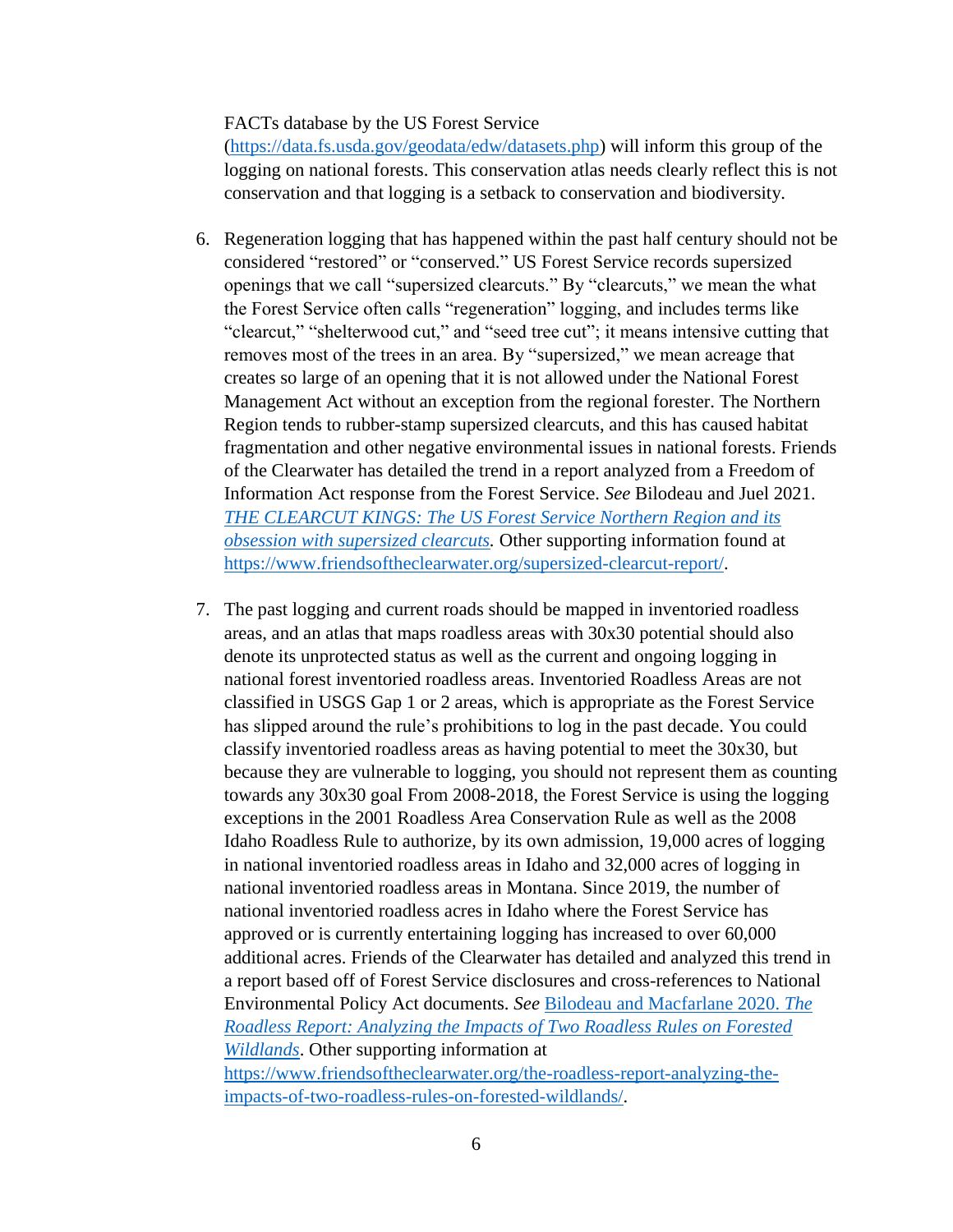8. The conservation atlas should include old-growth inventories only if they have been verified on-the-ground, but cannot count these areas towards 30x30 and should explicitly demarcate these areas as unprotected. By "old growth," we mean areas with mature trees where the ecosystems have been allowed to govern untrammeled by Forest Service management. These types of forests are store carbon. <sup>5</sup> These types of forests absolutely must be preserved. A meaningful data source will consider where these areas are, recognize that many of these areas are vulnerable, and transparently show the public where logging units have eliminated these areas. FOC has recently published a report on the US Forest Service's management of old growth. Juel 2021. *[MANAGEMENT OF OLD](https://www.friendsoftheclearwater.org/wp-content/uploads/2021/11/Juel_2021-Old-Growth.pdf)  [GROWTH IN THE U.S. NORTHERN ROCKY MOUNTAINS: Debasing the](https://www.friendsoftheclearwater.org/wp-content/uploads/2021/11/Juel_2021-Old-Growth.pdf)  [concept and subverting science to plunder national forests](https://www.friendsoftheclearwater.org/wp-content/uploads/2021/11/Juel_2021-Old-Growth.pdf)*.

## **•** *Conservation as a Continuum.* **How can the Atlas reflect the meaningful conservation work already underway in America?**

Measuring conservation work in a meaningful way means recording the losses as well as the gains. Simply recording the gains without the setbacks, such as logging in inventoried roadless areas or clearcutting old-growth forests, will give the public a skewed and misinformed idea of what the United States is doing for conservation—it will amount to propaganda. For example, decommissioning and recontouring 50 miles of Forest System Roads is restorative work—this looks positive and counted and reviewed in a vacuum. This picture is quite different, however, if in the same year the Forest Service decommissioned those 50 miles of road the agency also built on that same forest 50 miles of new permanent road, reconstructed 10 miles of road where vegetation had overtaken the road prism, and 30 miles of "temporary" roads, which tend to stay on the landscape far longer than the Forest Service currently acknowledges they do.

Thus, the atlas should measure the losses as well as the gains within a common theme, geographic or otherwise, and be regularly updated.

## **○ What stewardship actions should be considered, in addition to permanent protections, to capture a more complete picture of conservation and restoration in America?**

A complete picture of public lands will identify the permanent land protection that protect public lands from habitat degradation, but also the areas where public lands *could*  meet this initiative if permanently protected but are currently *not* protected. An informative map will delineate which is which and will update the public when lands that had potential lose that potential.

**○ What are the attributes of lands and waters that should be included in the Atlas?** 

 $\overline{a}$ 

<sup>&</sup>lt;sup>5</sup> Please see our "FOC etal USDA climate strategy comments 4-29-21.pdf" for a discussion on proforestation and protecting large and old trees.